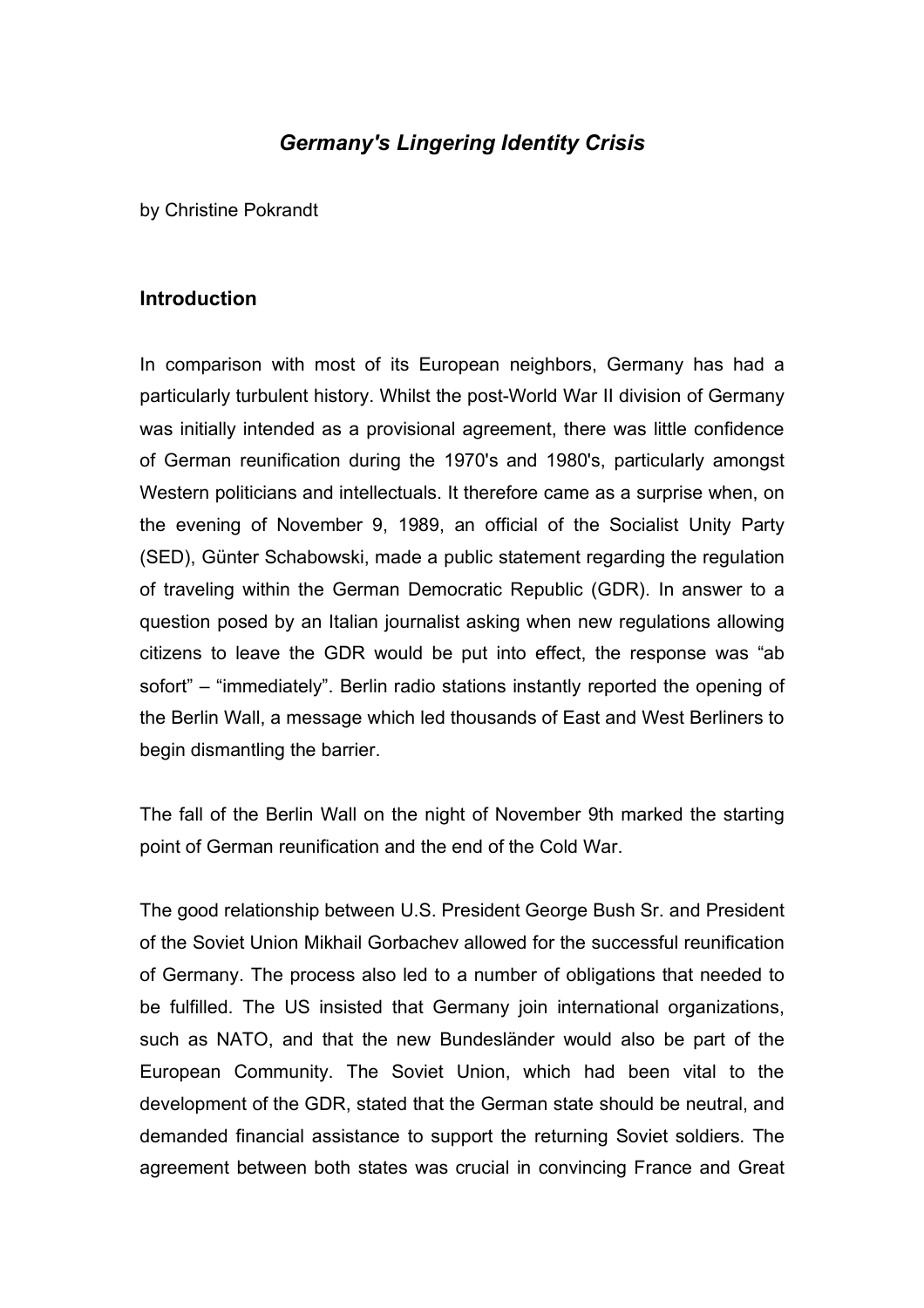Britain that endorsement of the unification by the occupying powers was needed.

During its existence, however, the Berlin Wall came to be the manifestation of a physical and psychological divide between East and West. Whilst sharing a common language and history, citizens on each side of the iron curtain had different experiences of freedom, government, press, and the economy from the point of division onwards. These vastly different societies created certain cultural values and norms that could not be replaced or removed as easily as a physical structure. The influence of the Berlin wall can still be felt today: 18 years after reunification, Germans are still faced with social and economic challenges stemming from the East-West division.

## **The German-German relationship**

Following the fall of the wall, the majority of the population in both East and West Germany were in favor of reunification. High-profile politicians from the Federal Republic of Germany (FRG), however, would make negative or partially condescending comments towards the citizens in the East, whom they considered "poor relatives." This can be seen in an excerpt from the "Süddeutsche Zeitung" written by Oscar LaFontaine (SPD). : "… in future, the citizens of the GDR should not be considered as Germans in the sense of basic constitutional law."

In the GDR there was general support for the process of unification at all levels, though to different extents and for different reasons. The intellectual elite, for example, were primarily interested in political modernization rather than a complete eschewal of communist values. The majority of the population in the East were also attracted by the appeal of a market economy, which they saw as promising higher salaries and improved living standards.

Although there has been a vast improvement in the living standards of the East, many still complain about social and economic inequalities in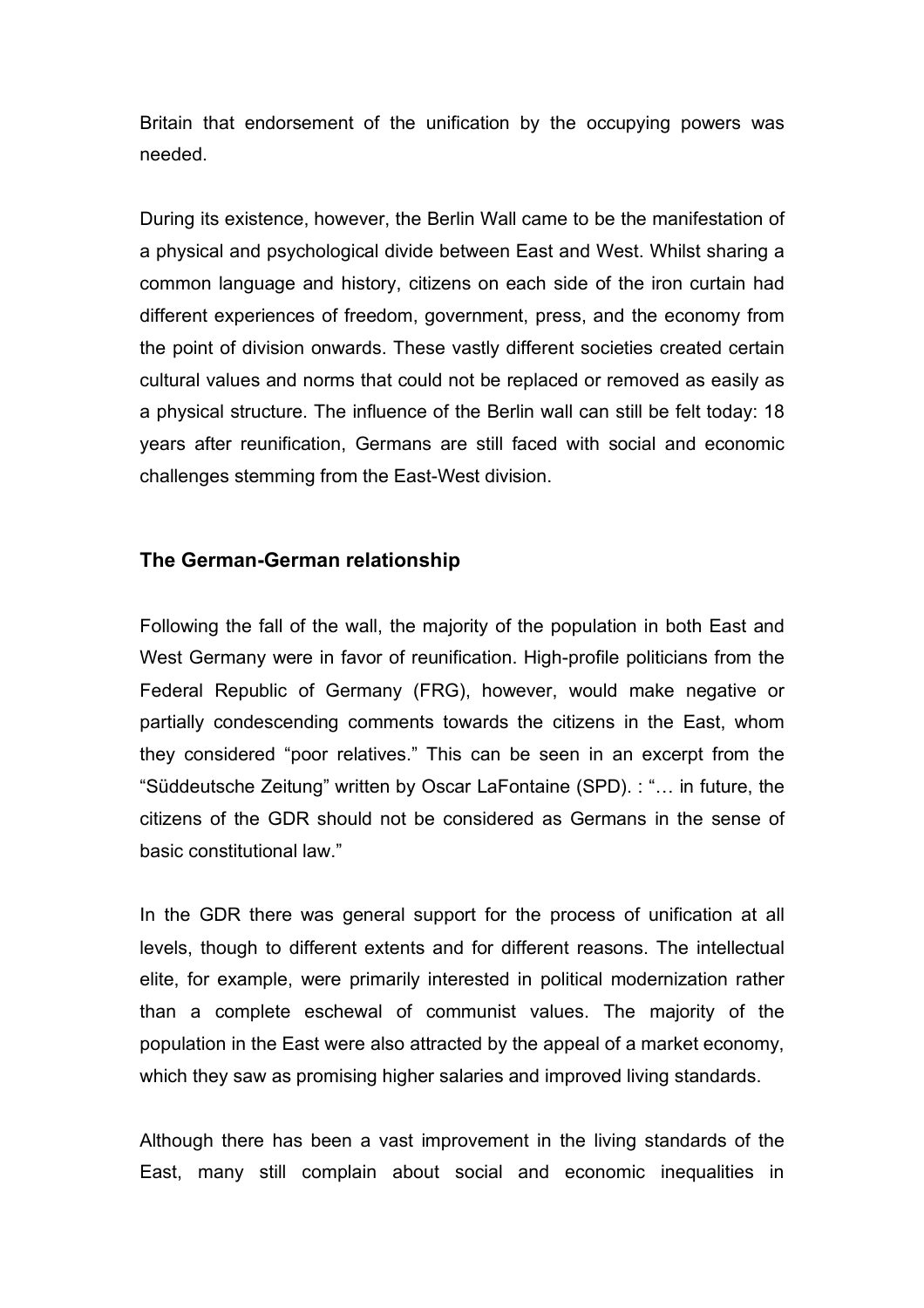comparison with the West. These complaints relate to the relative values of salaries, pensions and social contributions, which a large number of Eastern Germans feel are unevenly distributed. Eastern Germans in public service, for example, work an average of 40 hours per week, and receive 67.5 percent of supplementary grants (vacation and Christmas bonuses). Their Western counterparts work an average of 38.5 hours a week, and receive 90 percent of these grants. As a result, only 13 percent of the East German population claim that their lives have improved since the fall of the wall. On the other hand, 75 percent of West German residents look forward to an end to the financial subsidies spent on the "Aufbau Ost".

This perceived economic inequality between East and West, compounded by the tendency for East Germans to look back to the GDR with rose-tinted glasses (so-called Ostalgie), has lead to the perpetuation of negative stereotypes about former citizens of the GDR. Despite the common development and experiences between East and West Germans over the past 18 years, many West Germans still regard their Eastern countrymen as different. These differences are exacerbated by, and clearly visible in, the media, which has played a divisive role in the process. At the beginning of the 1990s, for example, subtitles appeared on television when a speaker was Bavarian. Now, by contrast, such subtitles are reserved for people from Saxony or Thuringen – the former East. Whether such subtitles are really needed is difficult to say, but their existence reinforces the sense of "otherness" between West and East.

## **The need for Cultural Diplomacy**

The lengthy division of Germany into East and West has had a number of long-term consequences that remain salient today. Despite reunification, stereotypes and prejudice remain commonplace, aggravated by the media and hardened by reckless comments from senior figures. Whilst there are indications of progress, the political process of unification that has largely been completed must be accompanied by initiatives at the grass roots level